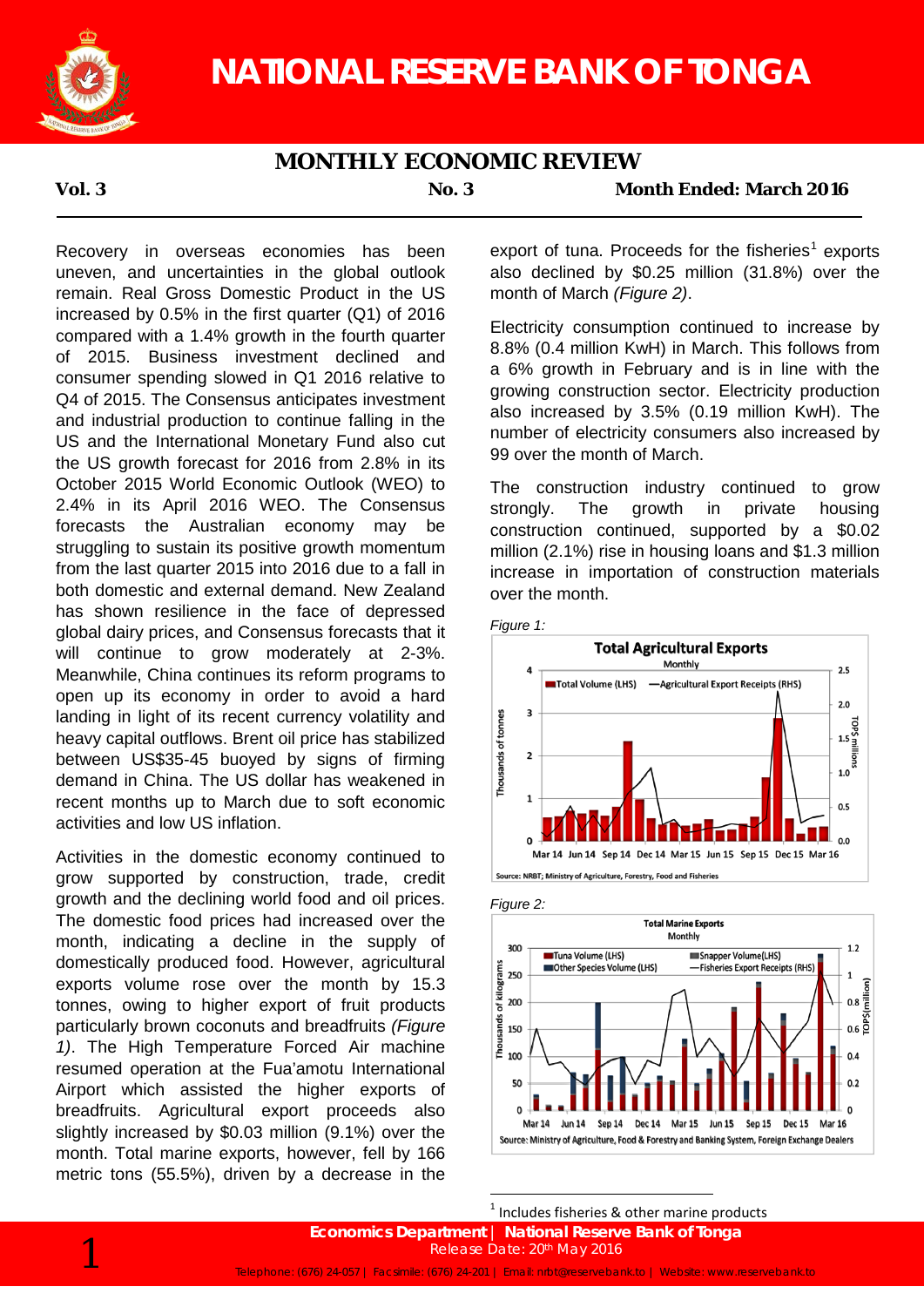

## **MONTHLY ECONOMIC REVIEW**

**Vol. 3 No. 3 Month Ended: March 2016**

The number of tourist arrivals (both air & sea) in Tonga fell by 4,070 passengers over the month due mainly to lower arrivals by cruise ships, which impacted the activities in the transportation and handicrafts sector. However, the delays in shipping lines schedules in February resulted in a significant rise in the total number of container registrations in March by 375 registrations. Import payments (excluding oil) also rose over the month by \$2.2 million. The transportation sector benefitted from the low global oil price as local fuel prices fell during the month. Vehicle import payments rose by \$0.3 million and 193 new vehicle registration recorded over the month. Activities in the financial sector remained strong supported by continued credit growth.

The total number of job advertisements over the month rose significantly to about 60 vacancies. Public Administration continued to record the highest number of vacancies advertised, as government ministries intend to fill in their vacancies before the closing of the fiscal year. Over the year, job advertisements also rose by 30.6% due to an increase in the number of vacancies advertised on the Services sector. This indicates a rising demand for labour in Tonga and may assist in reducing the unemployment rate.

Lower imported prices (-1.7%) caused a decline in the headline inflation over the month by 0.1%. Prices for petrol & diesel and tobacco declined by 4.0% and 3.9% respectively. Imported food prices also fell by 2.2% for items such as potatoes, apples and mutton flaps. The price of house maintenance goods dropped by 2.1%. Domestic prices however, rose by 1.9% over the month as a result of a 6.7% increase in food prices. This includes higher prices for talo futuna, cassava, tomatoes, cabbage, taro tarua leaves, pineapple and pele leaves. Prices of Kava-Tonga also rose by 5.1%.

Annual headline inflation rose by 1.4%, following seven consecutive months of deflation *(Figure 3)*. This was mainly due to a 12.6% rise in domestic prices driven by a significant increase of 90.7% in the price of Kava-Tonga. The Agricultural Census

2015 revealed that agricultural land used for Kava-Tonga plantation significantly dropped from 5,273 acres in 2001 to only 1,257 acres in 2015 supporting the short supply of kava Tonga and the continued high kava Tonga prices. Domestic food prices rose by 19.4% due to an increase in the prices of talo (futuna & tonga), cassava, yams (early & late), taro tarua leaves, tomatoes, capsicum, ripe bananas, watermelon, coconuts (dry & green) and pineapple. The unfavourable weather conditions during the year had affected the agricultural output. Prices of house maintenance goods and services also increased by 6.3% and 2.2% respectively.

In contrast, imported prices decreased by 6.3% over the year, due to a 11.7% decrease in imported food prices. All imported food prices fell over the year, with mutton flaps and chicken pieces decreasing the most. Price control by the Tonga Competent Authority on chicken contributed to the fall. A decline in prices for petrol & diesel (5.5%) and electricity prices (4.7%) coincides with the drop in global oil prices. This offset the increases in prices for clothing and footwear (8.6%) and alcohol (7.6%). The National Reserve Bank of Tonga (NRBT) continues to expect that headline inflation will remain low in the near term. However, risks to this forecast would be developments in world oil and food prices for both domestic and imported inflation.



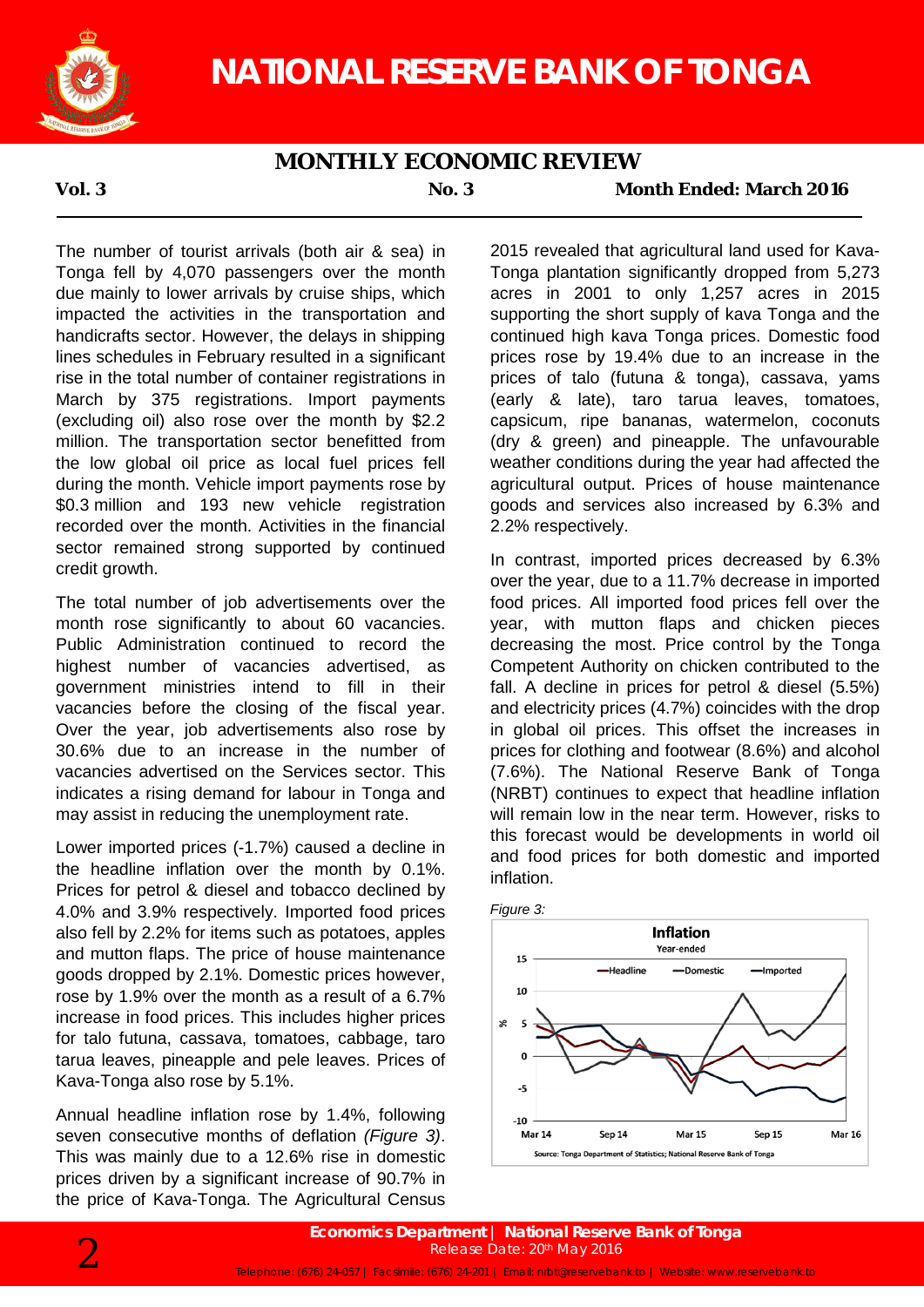

# **NATIONAL RESERVE BANK OF TONGA**

## **MONTHLY ECONOMIC REVIEW**

**Vol. 3 No. 3 Month Ended: March 2016**

In March 2016, the Nominal Effective Exchange Rate (NEER) fell by 0.6% indicating a depreciation of the Tongan Pa'anga against that of its major trading currencies *(Figure 4)*. This was underpinned by the depreciation of the Tongan Pa'anga against the New Zealand Dollar (NZD), Australian Dollar (AUD), Euro (EURO) and the British Pound (GBP). The Real Effective Exchange Rate (REER) also fell by 1.1% over the same month, supporting Tonga's price competitiveness against that of its major trading partners. Over the year, both the NEER and the REER declined at a faster pace of 6.1% and 8.9% respectively.

Total Overseas Exchange Transactions (OET) payments rose in March by \$15.9 million (39.9%) from the previous month to \$55.6 million. Driving this rise was an increase of \$8.1 million (275.0%) mostly in the form of inter-bank transfers for foreign exchange deals. Current account payments also increased by \$7.8 million (21.3%), mostly for imports and primary income. Import payments rose by \$4.7 million (22.1%) in March, due to higher payments made for oil, construction materials, and wholesale and retail goods. This coincides with the increase in container and vehicle registrations. The higher payments for primary incomes were mostly interest payments on external loans.

In contrast, total OET receipts fell over the month of March 2016, by \$9.9 million (18.0%) to \$44.8 million. This fall was largely attributed to a \$5.7 million (40.3%) decline mostly in the form of interbank transfers. Current account receipts also declined by \$3.7 million (9.3%), specifically official transfer, as there were lower receipts of government grants this month compared to the previous month. On the other hand, receipts received by businesses and non-profit organizations increased over the month by \$0.9 million (5.1%) and \$1.7 million (124.9%) respectively. Remittances have also increased over March by \$0.9 million (4.6%) to \$19.4 million, of which 92% are from personal transfers. Remittance received over the month in AUD and NZD rose whereas receipts in USD fell, reflecting the depreciation of the TOP against the AUD and NZD,







and its appreciation against the USD. Total export receipts decreased by \$0.3 million (17.3%) over March, driven by a fall in proceeds from exports of fish and marine products, offsetting the rise in proceeds from agricultural exports. This is consistent with the decrease in volume of exported marine products and the higher volume of exported breadfruits. Services receipts also declined by \$0.7 million (6.3%), to \$10.4 million. Travel receipts decreased by \$0.3 million contributing to this fall, in line with the fall in international arrivals.

The balance of OET for March 2016, which is the net change to the foreign reserves, was a deficit of \$11.2 million, in contrast to a surplus of \$2.3 million in the previous month *(Figure 5)*. The net deficits in the current and financial accounts contributed to the overall deficit. However, the official foreign reserves still remains at a comfortable level of \$317.3 million (*Figure 6)* at the end of March,

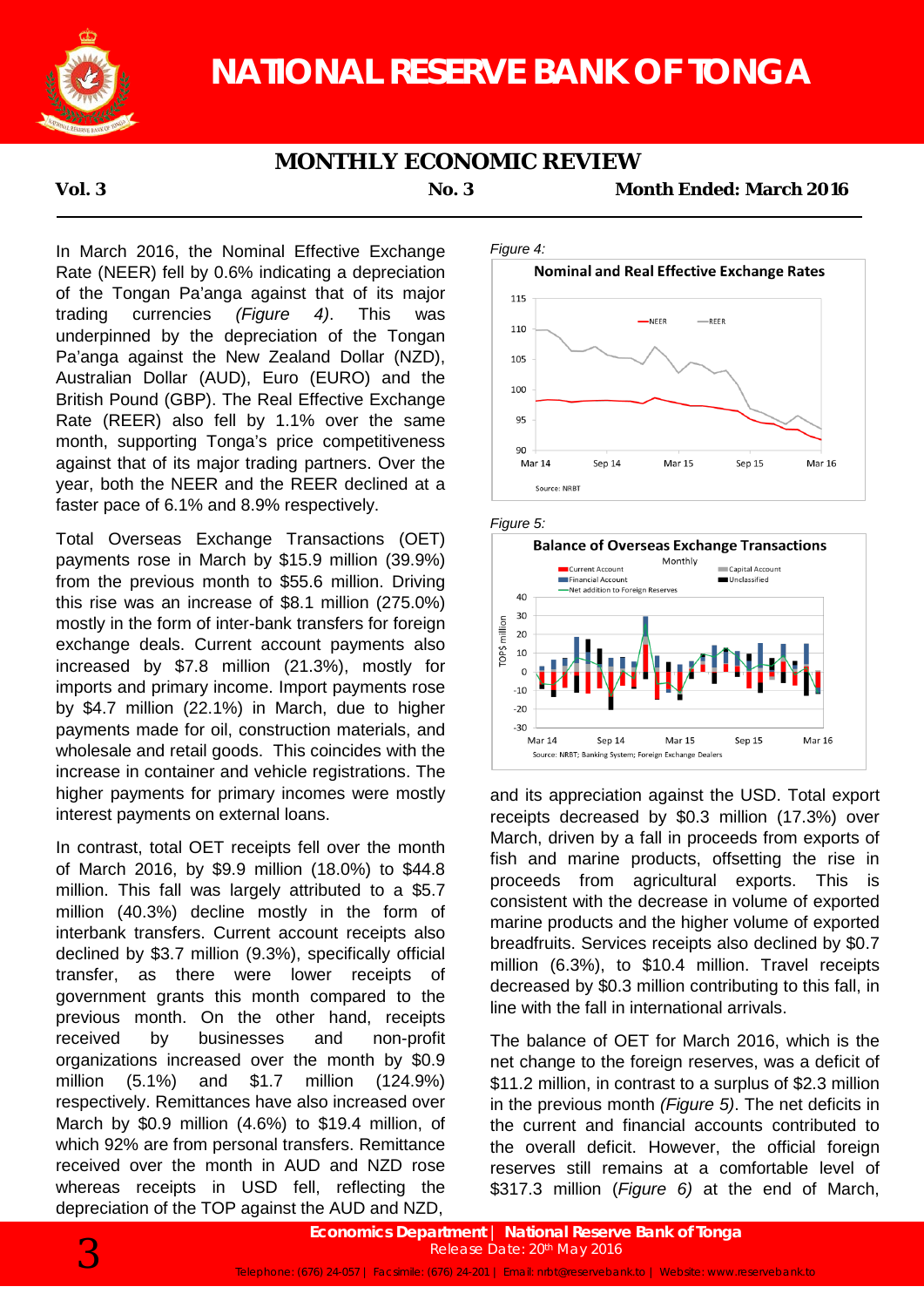

# **NATIONAL RESERVE BANK OF TONGA**

## **MONTHLY ECONOMIC REVIEW**

**Vol. 3 No. 3 Month Ended: March 2016**

equivalent to 9.0 months of import cover, well above the NRBT's minimum range of 3-4 months.<sup>2</sup>

Broad money fell over the month by \$4.9 million (1.1%) to \$451.6 million, due to a decline in net foreign assets by \$14.0 million (4.2%) (*Figure 7)*. The lower net foreign assets coincides with the fall in the official foreign reserves. This offset an increase in net domestic assets of \$9.1 million (7.2%). The liquidity in the banking system has also decreased by \$12.9 million to \$165.0 million driven by a decrease in banks' deposits to the NRBT vault. This coincides with a slight increase in the currency in circulation of \$0.8 million. Over the year, broad money rose by \$72.0 million (19%) reflecting rises in both net domestic assets and net foreign assets.

The increased competition in the banking sector led to rapid growth in banks' lending. Total bank lending increased over the month by \$6.0 million (1.8%) to \$337.9 million (*Figure 8)*. Banks' lending to both businesses and individuals rose with business loans increasing the most by \$4.0 million (2.6%). The higher business loans were mainly due to rises in lending to the tourism, manufacturing and construction sectors. This is supported by a decline in banks' interest rates on tourism and manufacturing loans over the month. In addition, household loans continued to grow by \$2.7 million (1.6%) to a new record driven by the competitive housing loan interest rates amongst banks. The ongoing construction works support the housing and construction industry. Over the year, total bank lending also rose by 12.2% (\$36.7 million) underpinned mainly by increases in both household (16.7%) and business (7.6%) lending.

Weighted average lending rate fell over the month by 8.4 basis points to 7.94%, while weighted average deposit rate rose by 4.2 basis points to 2.23%. Increased competition amongst banks has driven the lower weighted average lending rate











underpinned mainly by declines in businesses and other personal lending rates whilst an increased in weighted average term deposit rate by 6 basis points to 3.95% caused the increase in weighted average deposit rate. As a result, the weighted average interest rate spread narrowed over the month from 5.84% to 5.71% in March 2016. In year ended terms, both weighted average deposit and



 $2$  IMF projects the level of foreign reserves for 2015/16 as equivalent to 7.6 months of imports cover. Their method of calculation is based on imports over the next 12 months, whereas NRBT uses import data from the past 12 months.